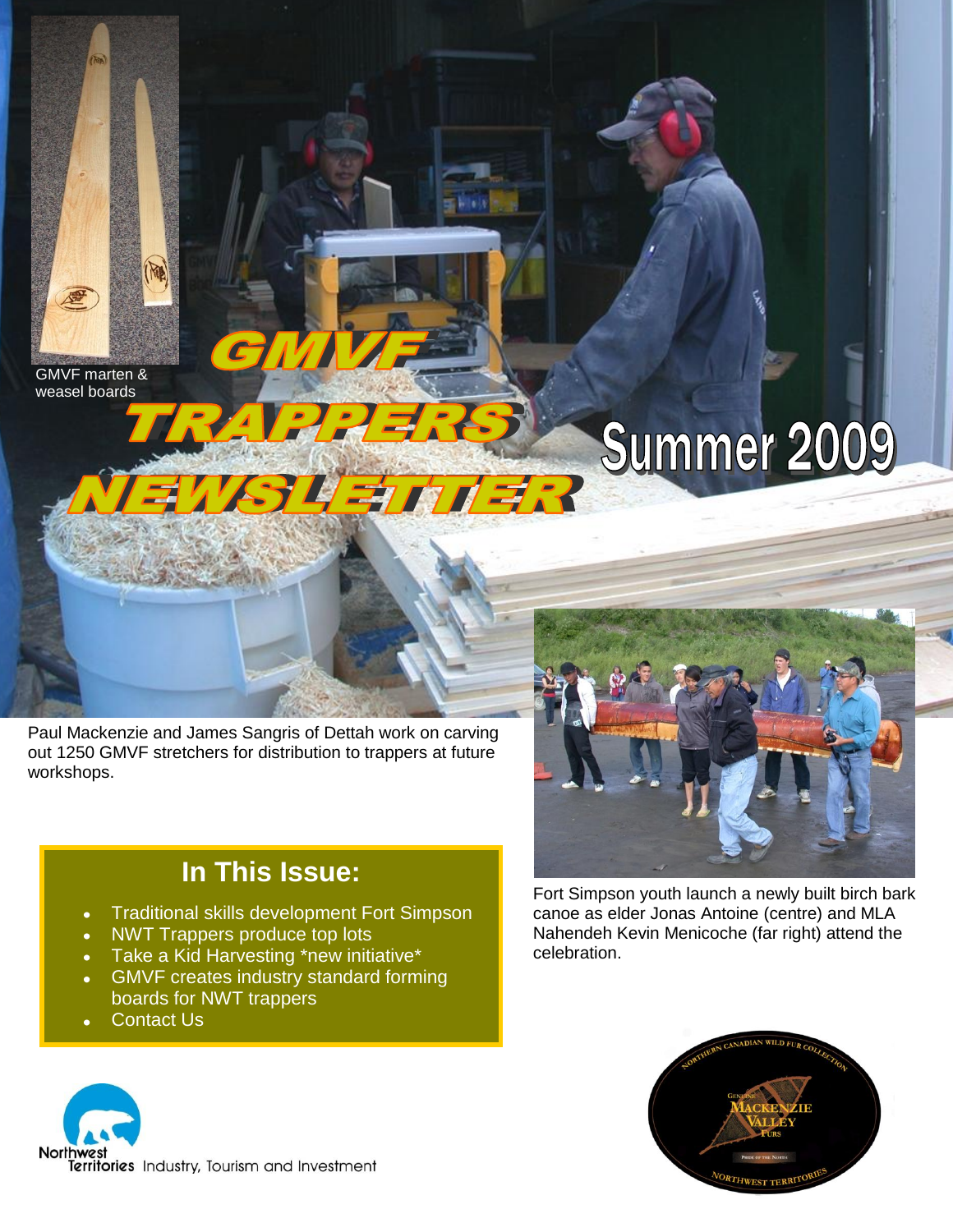# **Traditional Skills Development at Fort Simpson**

Liidlii Kue First Nation, in partnership with the Take a Kid Trapping Program put on a traditional skills workshop in Fort Simpson this past June/July. The program involved building a traditional Slavey style birch bark canoe from raw materials of birch bark, white spruce wood, white spruce roots, tamarack wood and pine resin.

Under the expert instruction of birch bark canoe builder Aaron York of Cold Lake Alberta, the 15 day project started in June and was complete by July 17<sup>th</sup>. Participants included Nicholas de Pelham, Bobby Cazon, Jessie Tsetso, Amber Allen, Clinton Kraus, Michael Kraus and Pauloosie Allooloo.

The canoe was built in the yard of Liidlii Kue First Nation where many passersby stopped to greet the youth and investigate the progress of the canoe taking shape.

Plans are to place the finished canoe in the meeting room of Liidlii Kue First Nation until a more permanent display is developed.



Michael and Clinton Kraus proudly display their hard earned certificates of achievement along side of the finished canoe





Bobby Cazon retrieves aspen logs for pegging the canoe while under construction

(Left) Pauloosie Allooloo, Clinton Kraus, Bobby Cazon, Jessica Tsetso, Amber Allen, Nicholas de Pelham and Michael Kraus



Clinton Kraus and Amber Allen paddle the canoe on the Mackenzie River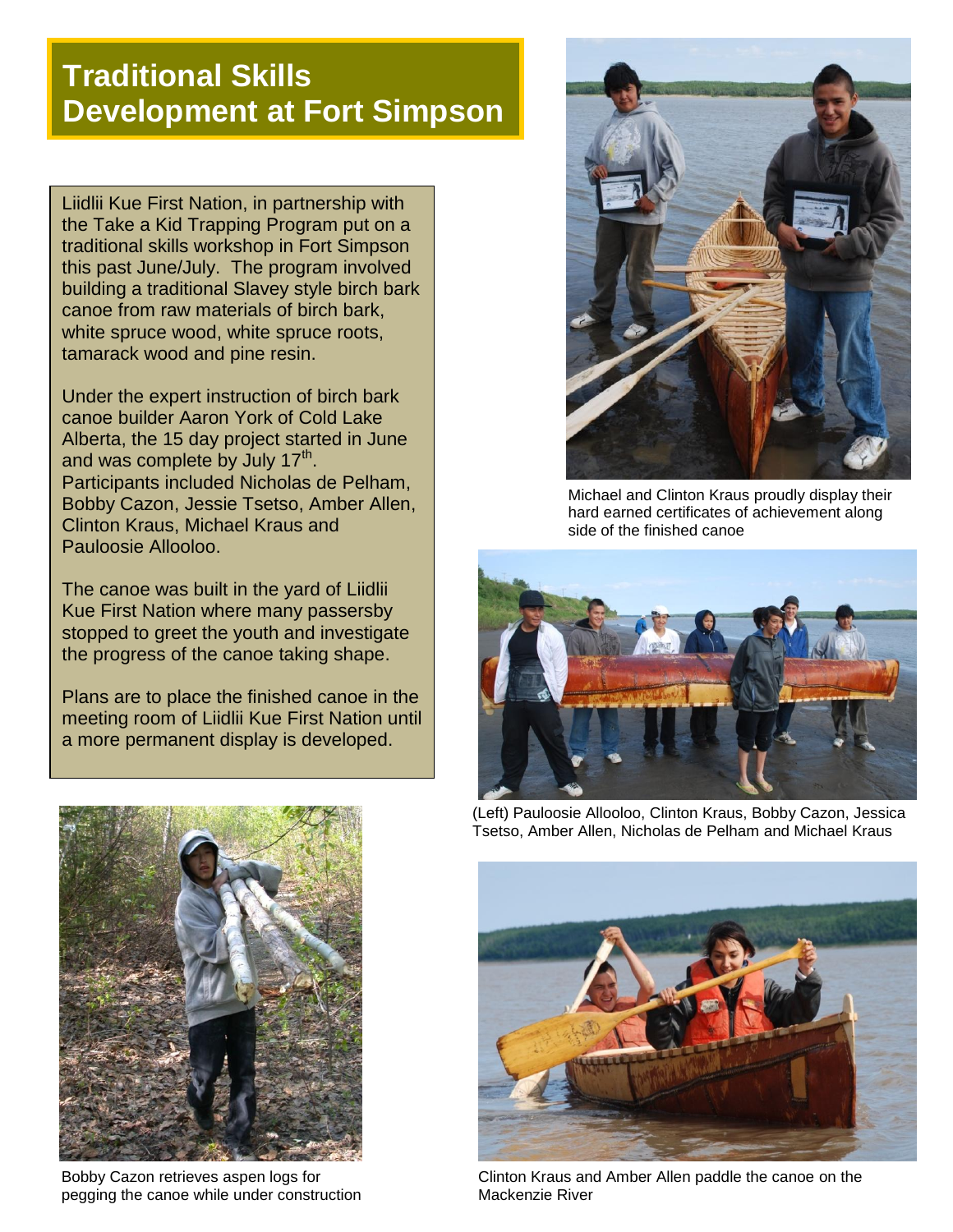# **NWT Trappers produce top lots**

Year to date, the NWT has sold 36,778 pelts for a total of \$1,123,000. Overall income from sales is down almost 20% from the previous year.

Production of fur was up by 35% especially in regions where we have seen a decline in exploration for oil and gas.

The number of active trappers is up by 30% for a total of 811. Growth is mainly evident in the Inuvik, South Slave and Sahtu Regions.

Trappers from the NWT remained top performers at this year's auctions of marten, lynx, wolf, and wolverine pelts.





 *GMVF lot of wolverine in the top lot*

\$843,224.00. Production of marten has increased by 37%. The principle buyers were Hong Kong/China, Russia, Greece and Italy.

Interest in lynx remained strong with the principle consumer being Russia, generating \$108,000.00. Production of lynx has increased by 83% to 1,355 pelts.

Demand for wolf and wolverine was very strong and dominated by the taxidermy trade in the United States. Wolves averaged \$180.00 and a high of \$437.00. Wolverine average \$394.00 a pelt with a top price of \$537.00.

## **Take a Kid Harvesting \*NEW INITIATIVE\***

The Take a Kid Trapping Program is seeing some expansion with a new initiative under way called Take a Kid Harvesting. The new program will follow the template of Take a Kid Trapping. However, eligibility will require harvesting wild on the land food resources. Take a Kid Trapping/Harvesting applications can be picked up at your regional Trade and Investment office below.

#### Contacts:

| <b>North Slave</b> | <b>North Slave</b> | <b>South Slave</b> | <b>Dehcho Region</b> | <b>Inuvik Region</b> | <b>Sahtu Region</b> |
|--------------------|--------------------|--------------------|----------------------|----------------------|---------------------|
| Region             | Reaion             | Region             | Renalyn Pascua-      | Melanie Swain        | Leanne Taneton      |
| John Buist         | Gord Bohnett       | Paul Wiedrick      | Matte                | Manager, Trade &     | Manager, Trade &    |
| Manager, Trade &   | Dogrib Area        | Manager, Trade &   | Manager, Trade &     | Investment           | Investment          |
| Investment         | Superintendent     | Investment         | Investment           | Phone 777-7103       | Phone 587-2900      |
| Phone 920-3349     | Phone 392-6119     | Phone 872-6433     | 695-7510<br>Phone    | 777-7321<br>Fax      | Fax<br>587-3538     |
| Fax<br>873-6109    | 392-6339<br>Fax    | 872-4628<br>Fax    | Fax<br>695-7501      |                      |                     |
|                    |                    |                    |                      |                      |                     |